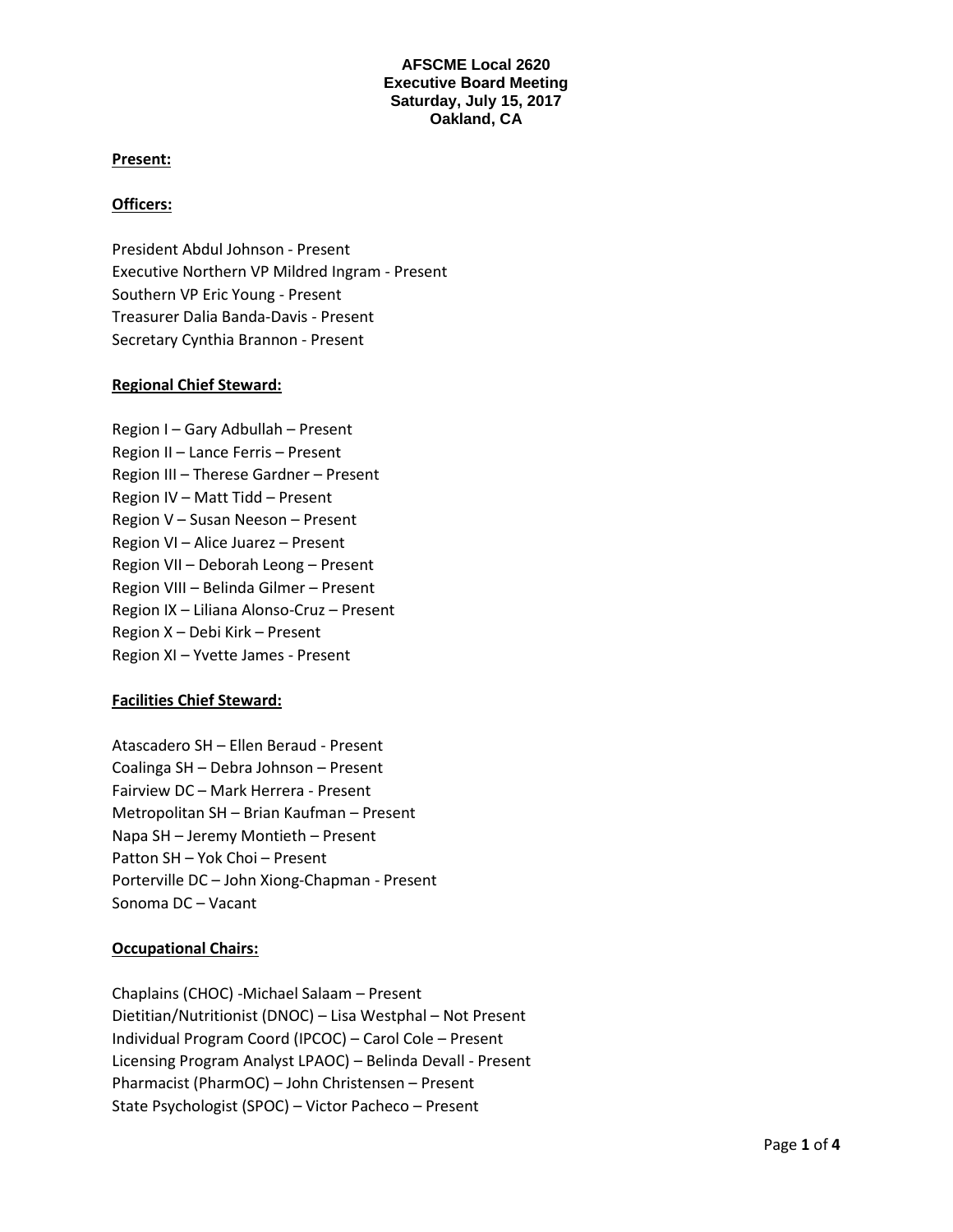#### **AFSCME Local 2620 Executive Officers Meeting Saturday, July 15, 2017 Oakland, CA**

Vocational Rehab (VROC) – Denise Dorsey – Present Rehab Therapist (RTOC) – Wanda Wullschleger – Present Social Worker (SWOC) – Blake Kerr – Present

# **Staff:**

Senior Business Agent – Cliff Tilllman – Present Administrative Operations Supervisor – Shirl Martinez – Present Executive Secretary – Teresa Munoz – Present Southern Business Agent – Al Austin – Present Northern Business Agent – Bryan Evans – Present Central Business Agent – Rafael Serrano - Present

# **Guests:**

- I. Call to order/Roll Call/Quorum The meeting of Local 2620 was called to order by President Abdul Johnson at xxxx am. Roll call of officers was taken by Recording Secretary Cynthia Brannon.
- II. Review of Agenda
	- a. M/S/C to approve agenda. Motion by xxx, second by XXX Motion #1, XX yes, XX no, XX abstain
- III. Approval of Minutes
- IV. Reading of Correspondence
- V. Officers Report
	- a. President Abdul Johnson See report on shared drive
	- b. Executive Northern VP Mildred Ingram See report on shared drive
	- c. Southern VP Eric Young See report on shared drive
	- d. Treasurer Dalia Banda-Davis See report on shared drive
- VI. Staff Reports
	- a. Senior Business Agent Cliff Tillman See report on shared drive
	- b. Administrative Operations Supervisor Shirl Martinez Present
	- c. Executive Secretary Teresa Munoz Present
	- d. Director of Political and Legislative Affairs Marc Victoria Present
	- e. Southern Business Agent Al Austin Present
	- f. Southern Business Agent Juan Vazquez Present
	- g. Northern Business Agent Bryan Evans Present
- V. Board Reports
	- a. **Occupational Chairs:**
		- i. Chaplains (CHOC) -Michael Salaam See report on shared drive
		- ii. Dietitian/Nutritionist (DNOC) Lisa Westphal Not present
		- iii. Individual Program Coord (IPCOC) Carol Cole See report on shared drive
		- iv. Licensing Program Analyst LPAOC) Belinda Devall See report on shared drive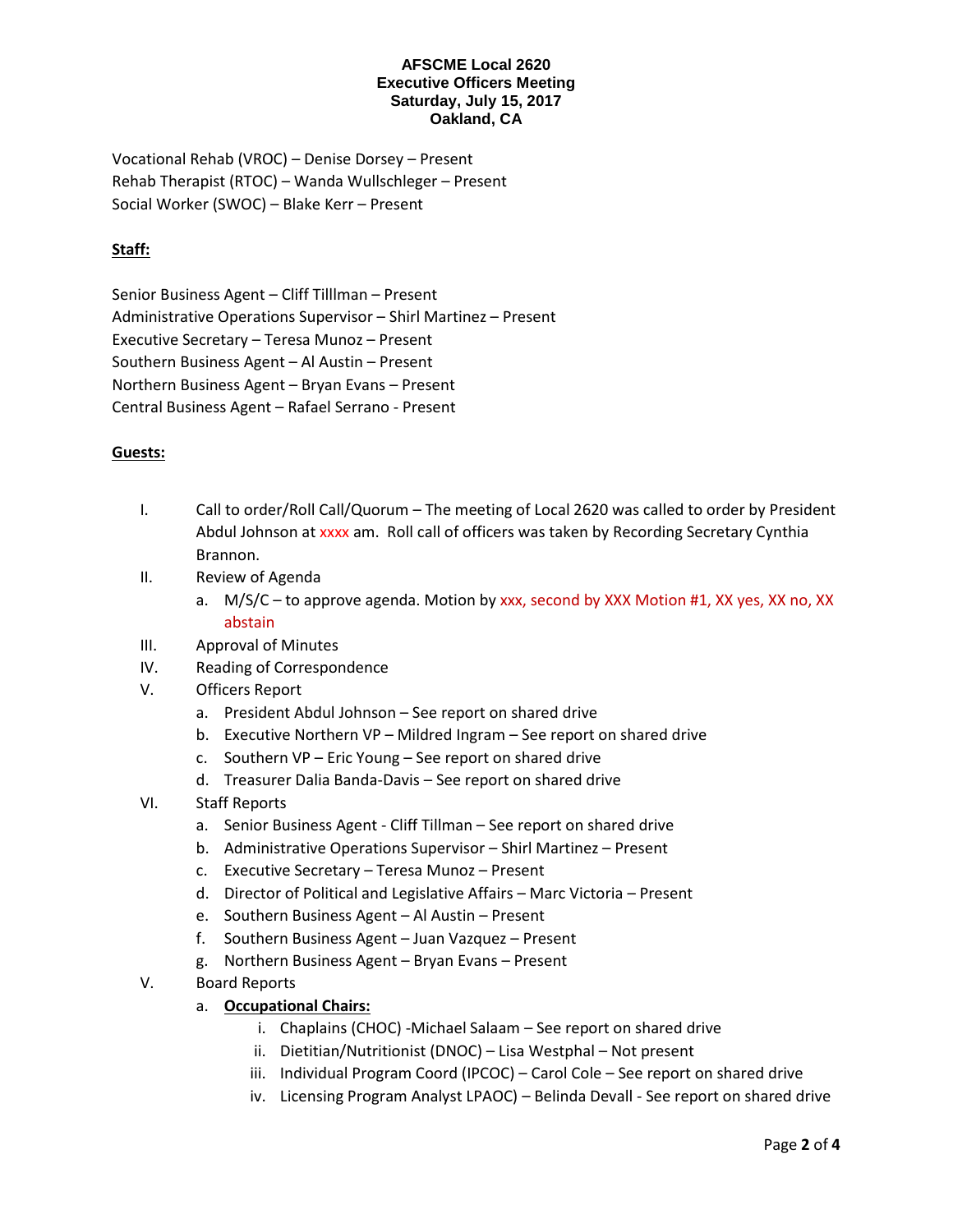#### **AFSCME Local 2620 Executive Officers Meeting Saturday, July 15, 2017 Oakland, CA**

- v. Pharmacist (PharmOC) John Christensen See report on shared drive
- vi. State Psychologist (SPOC) Victor Pacheco See report on shared drive
- vii. Vocational Rehab (VROC) Denise Dorsey See report on shared drive
- viii. Rehab Therapist (RTOC) Wanda Wullschleger See report on shared drive

# b. **Regional Chief Steward:**

- i. Region I Gary Adbullah See report on shared drive
- ii. Region II Lance Ferris See report on shared drive
- iii. Region III Therese Gardner See report on shared drive
- iv. Region IV Matt Tidd See report on shared drive
- v. Region V Susan Neeson See report on shared drive
- vi. Region VI Alice Juarez See report on shared drive
- vii. Region VII Deborah Leong See report on shared drive
- viii. Region VIII Belinda Gilmer See report on shared drive
- ix. Region IX Liliana Alonso-Cruz See report on shared drive
- x. Region X Debi Kirk See report on shared drive
- xi. Region XI Yvette James See report on shared drive

# c. **Facility Chief Stewards**

- i. Atascadero SH Ellen Beraud See report on shared drive
- ii. Coalinga SH Debra Johnson See report on shared drive
- iii. Fairview DC Mark Herrera See report on shared drive
- iv. Metropolitan SH Brian Kaufman See report on shared drive
- v. Napa SH Jeremy Montieth See report on shared drive
- vi. Patton SH Yok Choi See report on shared drive
- vii. Porterville DC John Xiong-Chapman See report on shared drive
- viii. Sonoma DC Vacant
- ix.
- VI. Committee Reports
	- a. Finance Committee
	- b. Women's Committee
	- c. Search and Rescue Committee
	- d. Membership Committee
	- e. Policy Committee
	- f. Constitution Committee
	- g. Next Wave
	- h. GAC
	- i. PAC
	- j. Good and Welfare
- VII. Old Business
- VIII. New Business
	- a. Blake Kerr
	- b. Melissa Roskos
	- c. New Wave Committee members
	- d. RT Investigation results